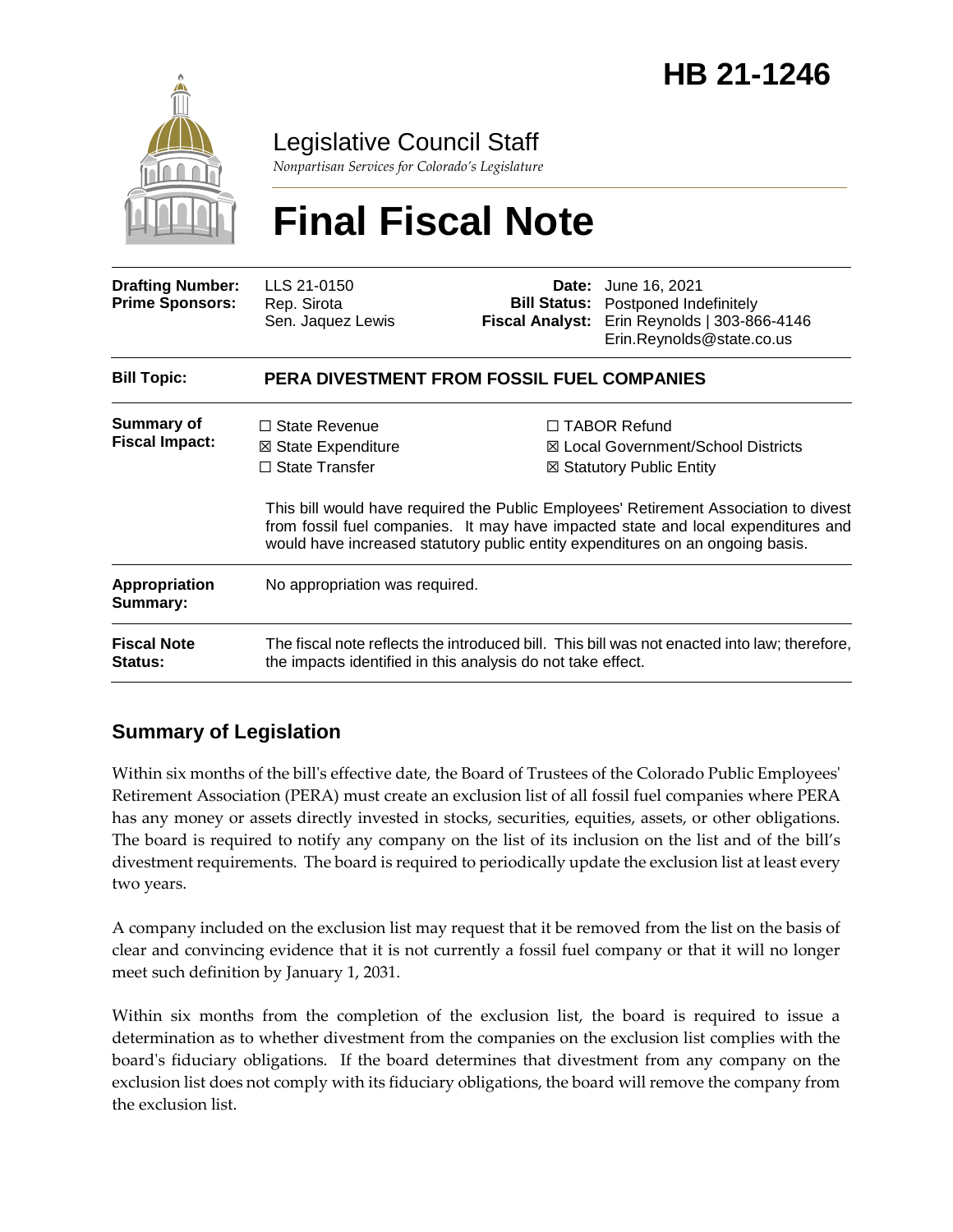Page 2

Page 2<br>June 16, 2021 **HB 21-1246** 

Beginning one year after the effective date of the bill, the board is required to:

- divest the funds managed by PERA of any holdings of companies on the exclusion list in which any money or assets of the fund are directly invested; and
- cease new direct investments in any company that is a fossil fuel company.

The board is required to complete divestment from fossil fuel companies within five years from the effective date.

Beginning one year after the effective date of the bill, the board must endeavor to ensure that no money or assets of the fund are invested in an indirect investment vehicle unless the board is satisfied that such indirect investment vehicle is unlikely to have in excess of 2 percent of its assets directly or indirectly invested in fossil fuel companies.

The board is required to issue periodic reports to the members of the Pension Review Commission and the PERA website outlining all actions taken to comply with the requirements of the bill.

#### **Background**

This LCS memorandum provides an overview of PERA: [https://leg.colorado.gov/sites/default/files/r21-19\\_update\\_pera\\_overview\\_memo.pdf.](https://leg.colorado.gov/sites/default/files/r21-19_update_pera_overview_memo.pdf)

#### **State Expenditures**

The bill may impact state expenditures to PERA through the amortization equalization disbursement (AED), the supplemental amortization equalization disbursement (SAED), and the automatic adjustment provision that triggers when PERA's trusts are forecasted to fall above or below the target 30-year amortization goal in statute (AAP). This impact will be addressed through the annual budget process as the impacts of fossil fuel divestment on PERA's investments and the unfunded liability are better understood.

#### **Local Government and School Districts**

Similar to the state, the bill may impact local government and school district expenditures to PERA.

#### **Statutory Public Entity — PERA**

Beginning in FY 2021-22, PERA will have increased costs to implement the bill, paid from the PERA trusts. In FY 2021-22 and FY 2022-23, one-time market and trading fees to sell holdings on the exclusion list are estimated at \$21.6 million, based on the assumption that PERA will be required to divest and reinvest about \$1.5 billion in securities. These costs may differ if the board determines that divestment from companies on the exclusion list does not comply with its fiduciary obligations. On an ongoing basis beginning in FY 2021-22, PERA will require staffing to acquire necessary data, implement configuration changes, and provide ongoing monitoring of fossil fuel-related investments,